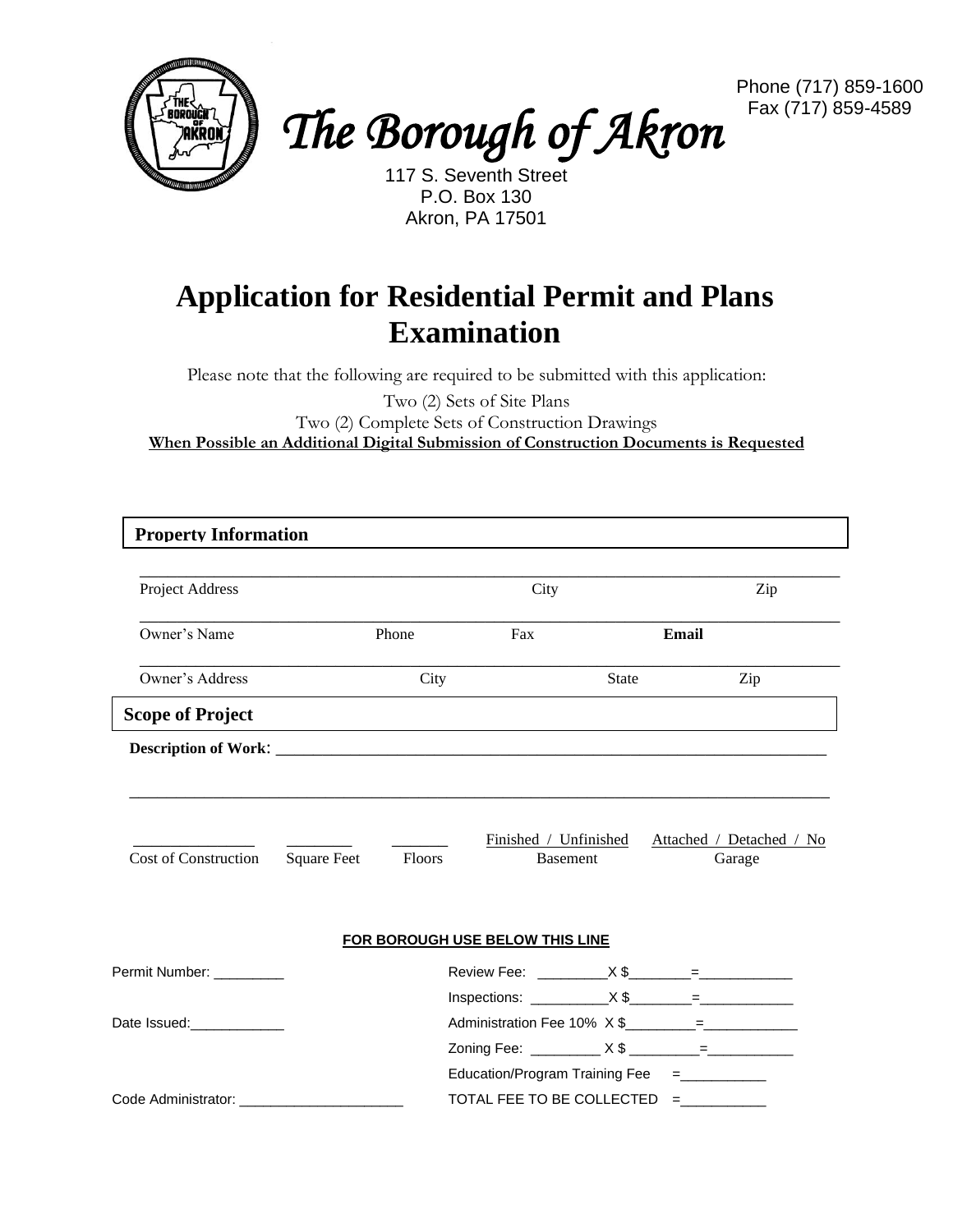General Contractor:

| Company Name | Phone |              | Fax  |
|--------------|-------|--------------|------|
| Address      | City  | <b>State</b> | Zip  |
| Contact      | Email |              | Cell |

## Electrical Contractor:

 $\Box$  Please check if you requesting a Religious Sect Electrical Exemption (If checked, please fill out, notarize and submit form 901(b) Electrical Exemption Affidavit)

| Phone        |              | Fax  |  |
|--------------|--------------|------|--|
| City         | State        | Zip  |  |
| <b>Email</b> |              | Cell |  |
|              |              |      |  |
| City         | State        | Zip  |  |
| <b>Email</b> |              | Cell |  |
|              |              |      |  |
| Phone        |              | Fax  |  |
| City         | State        | Zip  |  |
|              |              | Cell |  |
|              | <b>Email</b> |      |  |